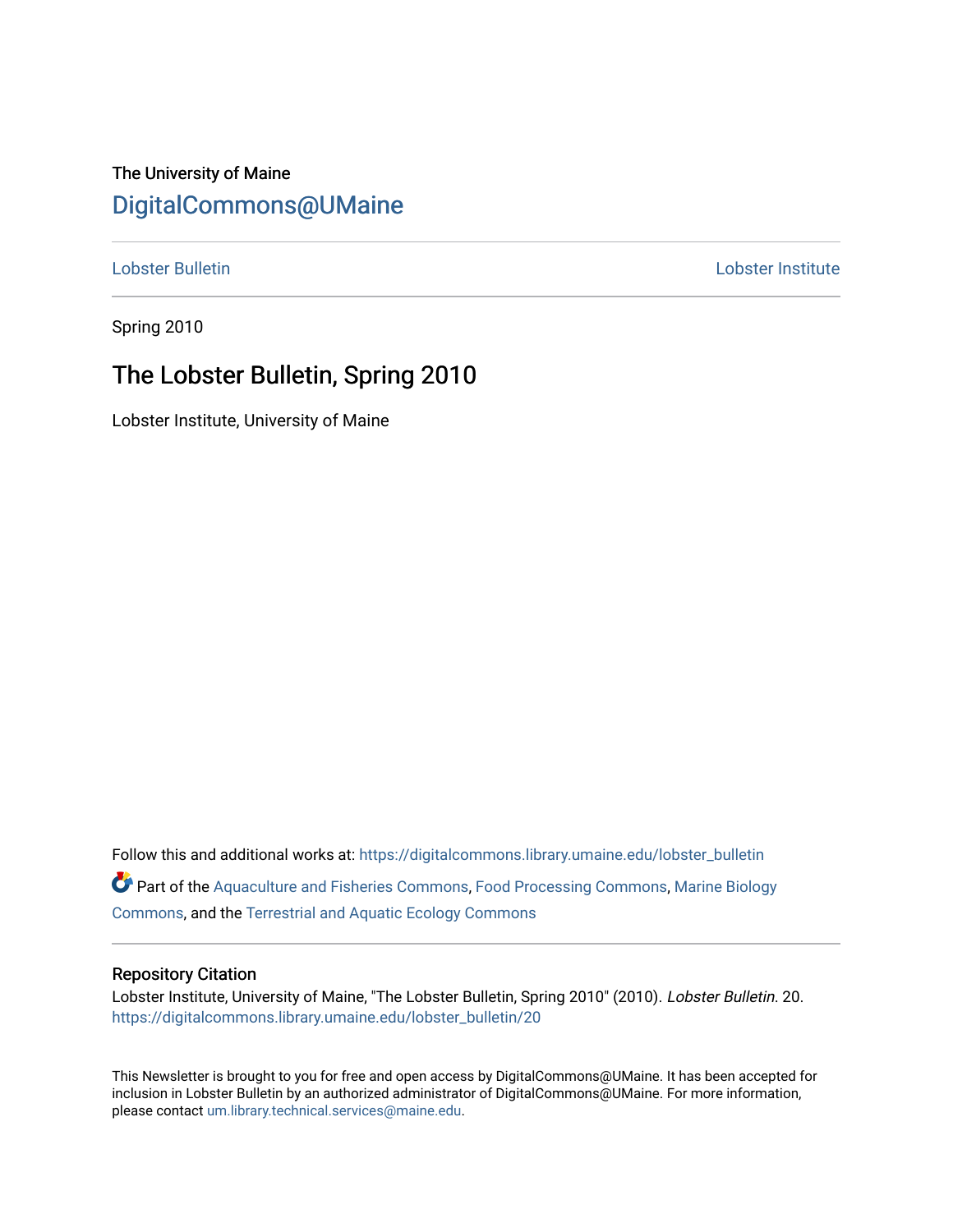

# **Spring 2010**

*"News, research updates, and information on lobsters and the lobster industry."*

### **Published by the Lobster Institute**

**"Protecting and conserving the lobster resource, and enhancing lobstering as an industry…and a way of life."**

## **Record Turnout at the Lobster Institute's 2010 Canadian/U.S. Lobstermen's Town Meeting**

 Attendance was at an all-time high as over 120 lobstermen and industry members from both Canada and the United States gathered at the Regency Hotel in Portland, Maine on March 26 & 27 for the Lobster Institute's seventh annual Canadian/U.S. Lobstermen's Town Meeting. The day and a half Town Meeting is designed as an industry-wide gathering of lobstermen, lobster dealers and distributors, scientists and other interested parties coming together to discuss topics of direct concern to the fishery and the lobster industry.

 Following up on the 2008 and 2009 Town Meetings, which focused on the economic situations influencing the lobster industry, the 2010 Town Meeting focused on the question, "Where do we go from here?" Discussion centered on ways to secure the economic viability of the lobster industry moving into the future.

 On Friday, Michael Gardner of Gardner Pinfold Consulting Economists gave a keynote presentation; building upon the landmark study his firm conducted in 2006 entitled "Benchmark Study on Canadian Lobster"– a comparative analysis of the Canadian and Maine lobster industries. Several other presentations were scattered throughout the day, with true town meetingstyle discussion following each. Presenters included:

- Deb Neuman from Target Technology Center in Orono, Maine – discussing value-added products
- Geoff Irvine of the Lobster Council of Canada, and Dane Somers of the Maine Lobster Promotion Council – discussing market trends
- Bernie Feeney, President of the Massachusetts Lobstermen's Association – discussing "marketing your own product"
- Michael Tourkistas from East Coast Seafood/Paturel International and Ed McFarland from Ed's Lobster Bar in New York City – discussing pricing from boat to plate
- Yvette Jamison from the Transportation Security Administration discussing Certified Cargo Screening **– cont. on page 2**

## **Lobster Institute Begins Strategic Planning Process**

 The Lobster Institute's will be working throughout 2010 to update its Strategic Plan to guide the Institute's activities through 2015. In order to make the Institute most effective in helping to sustain the lobster resource and vital lobstering communities, the Institute will be seeking input from fishermen and others throughout the process.

 Dr. Sue Estler is assisting the Institute's Board of Advisors in the planning effort. Dr. Estler is an

associate professor emerita of higher education at the University of Maine where she served eleven years as Director of Equal Opportunity and as the Title IX Coordinator. She has spearheaded strategic planning for a number of non-profit organizations. This summer, the Institute will be gather information on priorities from fishermen and those in the lobster industry. All are invited and encouraged to complete a survey on priorities that will be available in various lobstermen's association newsletters and the *Summer 2010 Lobster Bulletin*. The survey is also currently on the Lobster Institute's Web site www.lobsterinstitute.org and can be printed and mailed to the Institute.

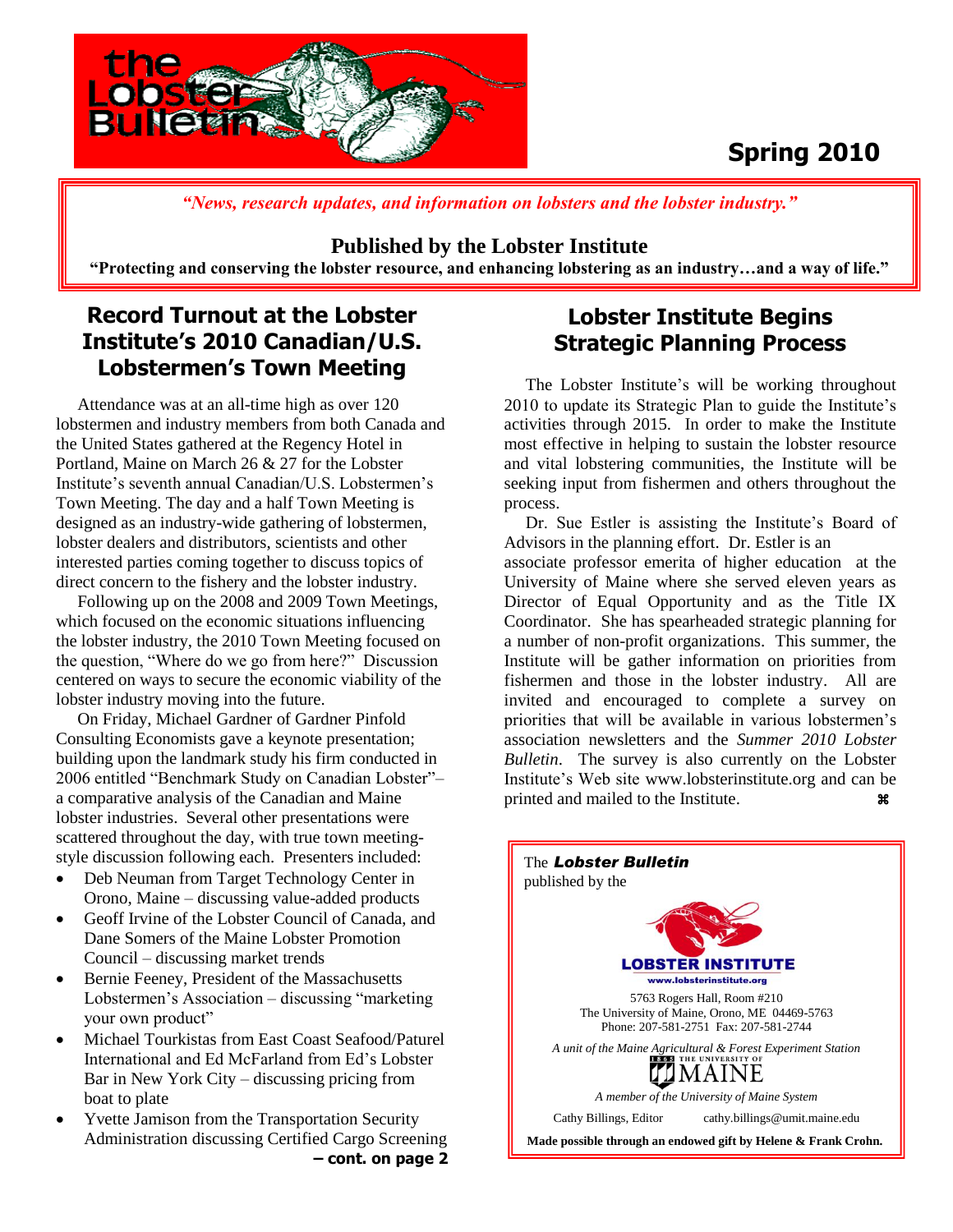### **2010 Canadian/U.S. Lobstermen's Town Meeting**

#### **– cont. from page 1**

 Discussions on marketing lobsters effectively consumed a great deal of the discussion. A call for exploring a joint marketing effort between the U.S. and Canada was raised, as it had been at the 2008 and 2009 Town Meetings.

 The following morning, talk turned to sustainability certification. With representatives from the Marine Stewardship Council (MSC), the Gulf of Maine Research Institute, and the New England Aquarium at the meeting, the discussions were informative and fruitful. During the course of discussion, all agreed that being able to claim that the lobster fishery is sustainable would be a valuable and almost necessary marketing tool. How to substantiate that claim and label the product triggered considerably more debate. The push for third-party certification seemed to be taking hold, however, caution was urged by several to ensure that all possibilities for such certification be explored before any decisions or commitments are made.

 Most agreed that at a minimum, the lobster fishery should "tell its own story" -- promoting all of the conservation measures and fishing regulations, historically and currently, which have kept the commercial lobster fishery vital for nearly 150 years. It was noted that these regulations, by design, are based on the "best available science", and references for pertinent scientific studies could be cited as part of the selfpromotion efforts. [As a follow up action to this discussion, the Lobster Institute has posted a special section, "Sustainable Lobster Fishing", on its Web site.]

 As the event concluded, attendees were asked to list one or two key action items they felt were of highest priorities that emerged as a result of the discussions throughout the Town Meeting. Most noted items included:

- Increase and find a way to fund marketing efforts - particularly joint marketing
- Price adjusting
- Educate the general public about sustainability practices and healthful qualities of lobster
- Explore all certification possibilities

As always, the Canadian/U.S. Lobstermen's Town Meeting was recorded, and the Lobster Institute will make a CD or written reports available to interested parties. In addition, a summary report and full

#### **CORRECTION CORNER:**

 Please note that Frank & Carolyn Wills were inadvertently not listed in the recognition of 2009 Friends of the Lobster Institute, published in the Winter 2010 *Lobster Bulletin*. The Wills should have been listed as Shoal Society level donors. The Lobster Institute thanks them for their support.

transcript will be made available on the Lobster Institute's Web site at www.lobterinstitute.org as soon as they are compiled. For more information, people can contact Deb Seekins at 207-581-1443 or deb.seekins@maine.edu

 Darden Restaurants and Fisheries Products International/Highliner Foods were both recognized at the meeting for their continuous sponsorship of the Lobster Institute's Canadian/U.S. Lobstermen's Town Meeting every year since its introduction in 2004. Other sponsors recognized included: Downeast Lobstermen's Association; East Coast/Paturel, Inc.; Maine Import/ Export Lobster Dealers Association; Riverdale Mills; and Ruby Tuesday Restaurants.

### **Certified Cargo Screening Program**

*The letter below is sent on behalf of Marc Rossi, Branch Chief, Transportation Security Administration (TSA)*

Dear Stakeholders:

 As you may be aware, the Implementing Recommendations of the 9/11 Commission Act of 2007 mandates that all cargo transported on a passenger aircraft be screened at 100% beginning in August 2010. In preparation for 100% by August 1st, the TSA is requiring passenger air carriers to attain 75% by May 1st. We are writing to ensure that you are aware of the potential impact on your members' operations and that they have assessed all options for complying to reduce risks. To assist industry in achieving the 100% requirement, the Transportation Security Administration (TSA) established the Certified Cargo Screening Program (CCSP), which enables shippers to pre-screen cargo, avoiding the risk of time delays due to screening, or the risk of screening being performed in a nontemperature controlled environment. Most perishable product shippers who have joined the CCSP to date have been able to readily incorporate physical search into their packing/shipping operation at minimal cost.

 We recognize that most of your members work with freight forwarders specializing in cold chain transport,

- **cont. on page 4**

 $\Rightarrow \Rightarrow \Rightarrow \Rightarrow \Rightarrow$ 

Check out the Lobster Institute website at [www.lobsterinstitute.org,](http://www.lobsterinstitute.org/) providing the definitive site for lobster information …… with nearly 200 links.

 $\bullet\bullet\bullet\bullet\bullet\bullet\bullet\bullet$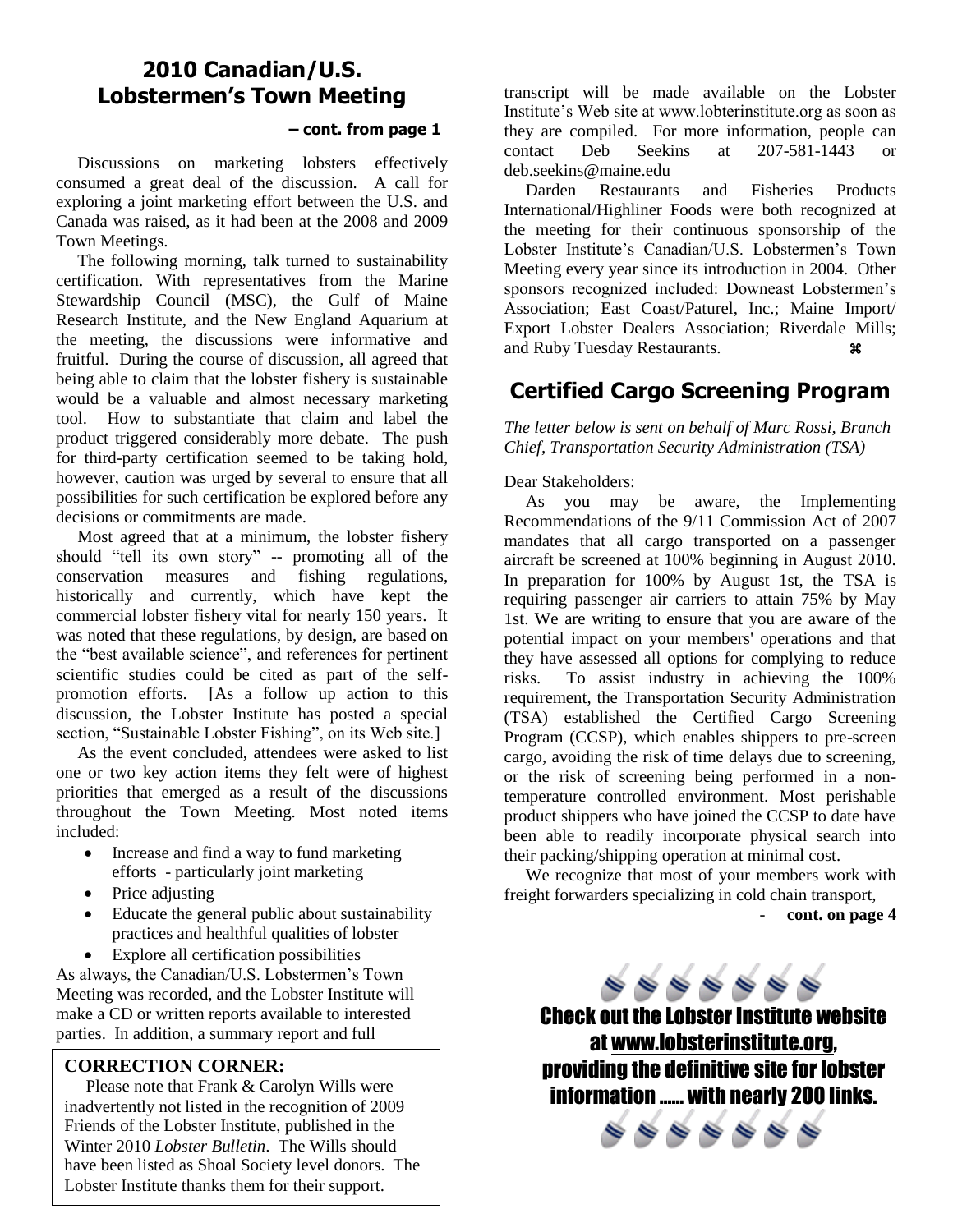

*Readers may contact the Lobster Institute for more detailed information on any of these projects.*

 **Hard Plastics Decompose in Oceans, Releasing Endocrine Disruptor BPA** – (Excerpts from ScienceDaily March 24, 2010. Retrieved May 6, 2010, from http://www.sciencedaily.com/releases/2010/03/

100323184607.htm) Scientists have reported widespread global contamination of sea sand and sea water with the endocrine disruptor bisphenol A (BPA) and said that the BPA probably originated from a surprising source: Hard plastic trash discarded in the oceans and the epoxy plastic paint used to seal the hulls of ships.

 "We were quite surprised to find that polycarbonate plastic biodegrades in the environment," said Katsuhiko Saido, Ph.D. He reported on the discovery March 23 at the 239th National Meeting of the American Chemical Society, being held in San Francisco.

 Saido and Hideto Sato, and colleagues are with Nihon University, Chiba, Japan. "Polycarbonates are very hard plastics, so hard they are used to make screwdriver handles, shatter-proof eyeglass lenses, and other very durable products. This finding challenges the wide public belief that hard plastics remain unchanged in the environment for decades or centuries. Biodegradation, of course, releases BPA to the environment."

 The team analyzed sand and seawater from more than 200 sites in 20 countries, mainly in Southeast Asia and North America. All contained what Saido described as a "significant" amount of BPA, ranging from 0.01 parts per million (ppm) to 50 ppm. They concluded that polycarbonates and epoxy resin coatings and paints were the main source.

In the new report, Saido's group now has added hard plastics and hard epoxy resins -- to the plastics that decompose under conditions commonly found in the oceans. Millions of gallons of epoxy resins are used each year to seal the hulls of ships, protecting them from rust and fouling with barnacles and other deposits.

 "When epoxy resin breaks down, it releases BPA, a typical endocrine disruptor," Saido explained. "This new finding clearly demonstrates the instability of epoxy, and shows that BPA emissions from epoxy do reach the ocean. Recent studies have shown that molluscs, crustaceans and amphibians could be affected by BPA, even in low concentrations."

debris wash up on the shores of Japan alone, Saido said. Plastics are, in fact, the main source of garbage in marine debris, according to Saito.

 **Fishing industry worried about possible threats of seismic testing on lucrative Georges Bank fishing grounds –** According to a recent press release from the Groundfish Enterprise Allocation Council of Ontario, Canada, the most recent published report on the effects of seismic testing, used for oil and gas exploration, does not bode well for the effects on ground fish or lobsters. The study just released by the Norwegian Institute of Marine Research showed that "the sound waves from the seismic guns put the fish under some stress…" and appeared to cause fish to retreat from the seismic gun blasts. Both the drop in catches for longline fishers and catches being "chased" into nets were considered negative consequences of the seismic blasting.

 The most recent report by the Canadian Department of Fisheries and Oceans on the effects of seismic testing on lobster shows that "cumulative" and "sub-lethal" effects were present and could be just as important as short term exposure to louder noises. "Toxic stresses" and physiological and neurological disturbances were cited, some of which appear to affect feeding and egg-laying. That other species might be subject to the same results was also raised. Recent studies on whales also point to disturbing "cumulative" effects of seismic testing. Professor Linda Weigart of Dalhousie University in Nova Scotia is a noted authority on whales and noise pollution. "There is no reason to believe that damage done to whales and lobsters by seismic testing would not harm groundfish also," Dr. Weigart said.

 The U.S. portion of Georges Bank has been under a defacto oil and gas moratorium for decades and the current moratorium on the Canadian portion is being reconsidered now, with a decision on next steps due by June 30, 2010.

 Fishermen operating in waters near exploration for oil and gas off the coast of Newfoundland have seen disturbances in cod schools during periods when seismic testing was occurring nearby. Captain Ernest Symes and notes that "a standard trawl tow of up to 30,000 pounds was consistently reduced

Each year as much as 150,000 tons of plastic